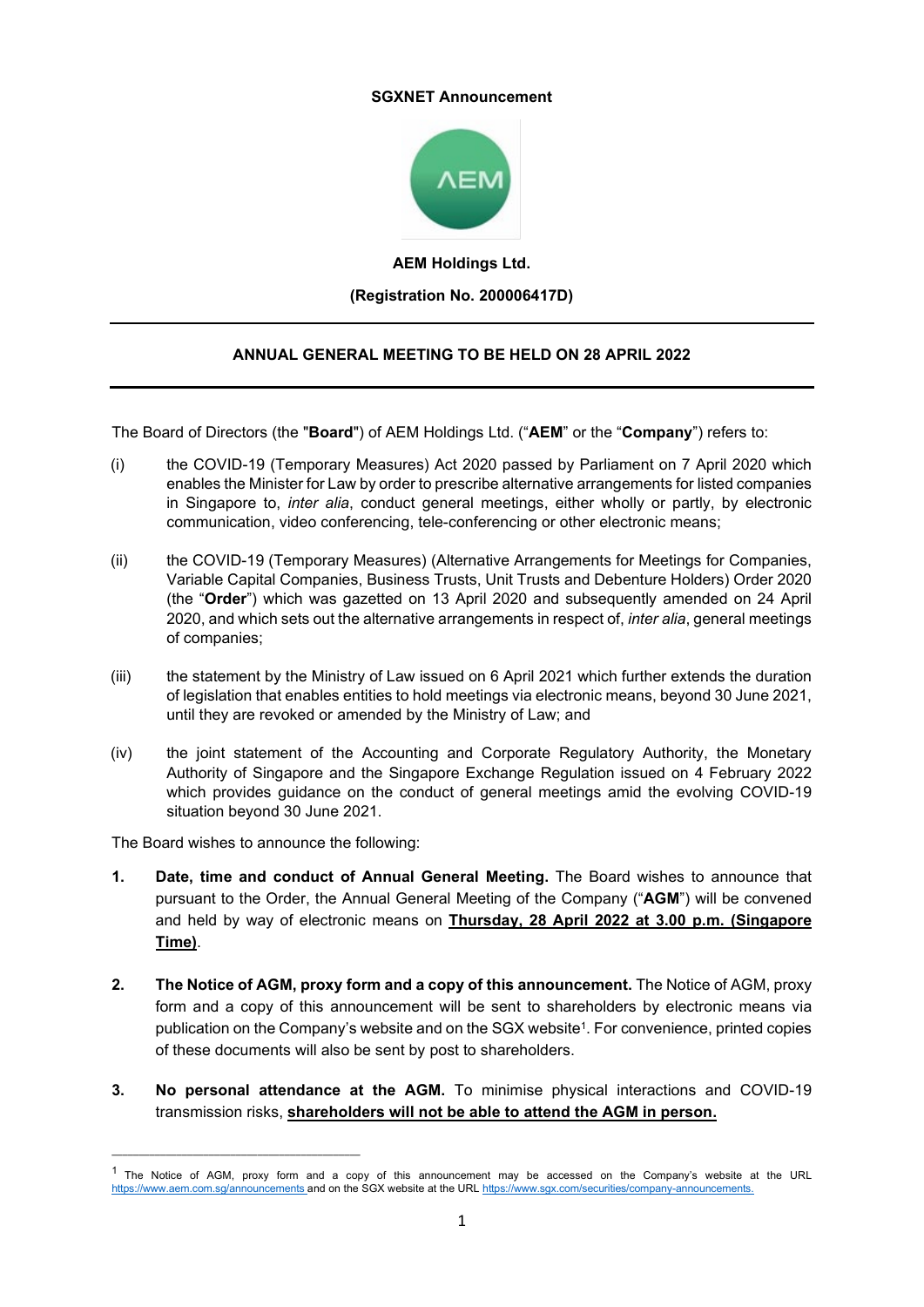- **4. Alternative arrangements for participation in the AGM.** Shareholders may participate at the AGM by:
	- a. observing and/or listening to the AGM proceedings via live audio-visual webcast or live audio-only stream;
	- b. submitting questions to the Chairman of the Meeting in advance of the AGM; and/or
	- c. appointing the Chairman of the Meeting as proxy to attend, speak and vote on their behalf at the AGM.

Details of the steps for pre-registration, pre-submission of questions and voting at the AGM by shareholders, including CPF and SRS investors, are set out in the Appendix to this announcement. In addition, CPF and SRS investors who wish to appoint the Chairman of the Meeting as proxy should approach their respective CPF Agent Banks or SRS Operators to submit their votes by **5.00 p.m. on 18 April 2022**. There will be no live voting or live Q&A at the AGM.

- **5. Person who hold shares through relevant intermediaries.** Persons who hold AEM shares through relevant intermediaries (as defined in section 181 of the Companies Act 1967), other than CPF and SRS investors, and who wish to participate in the AGM by:
	- a. observing and/or listening to the AGM proceedings via live audio-visual webcast or live audio-only stream;
	- b. submitting questions to the Chairman of the Meeting in advance of the AGM; and/or
	- c. appointing the Chairman of the Meeting as proxy to attend, speak and vote on their behalf at the AGM,

should contact the relevant intermediary through which they hold such shares as soon as possible in order for the necessary arrangements to be made for their participation in the AGM.

- **6. Annual Report 2021, Sustainability Report 2021 and Letter to Shareholders.** The Annual Report for the financial year ended 31 December 2021 ("**Annual Report 2021**"), Sustainability Report for the financial year ended 31 December 2021 ("**Sustainability Report 2021**") and the Letter to Shareholders dated 12 April 2022 in relation to the proposed renewal of the share purchase mandate ("**Letter to Shareholders**") may be accessed at the Company's website at the URL <https://www.aem.com.sg/announcements> and on the SGX website at the URL [https://www.sgx.com/securities/company-announcements.](https://www.sgx.com/securities/company-announcements) No printed copies of these documents will be sent to shareholders.
- **7. Record date and payment date for final dividend.** The Share Transfer Books and Register of Members of the Company will be closed on 18 May 2022 for the purposes of determining shareholders' entitlements to the proposed final dividend. Duly completed registrable transfers of the ordinary shares of the Company ("**Shares**") received by the Company's Share Registrar, Boardroom Corporate & Advisory Services Pte. Ltd. at 1 Harbourfront Avenue, #14-07 Keppel Bay Tower, Singapore 098632, up to 5.00 p.m. on 17 May 2022 will be registered to determine shareholders' entitlements to the proposed final dividend. Shareholders whose securities accounts with The Central Depository (Pte) Limited are credited with Shares as at 5.00 p.m. on 17 May 2022 will be entitled to the proposed final dividend. Subject to the shareholders' approval at the AGM, the payment of the final dividend of 5.0 Singapore cents per Share will be made on 31 May 2022.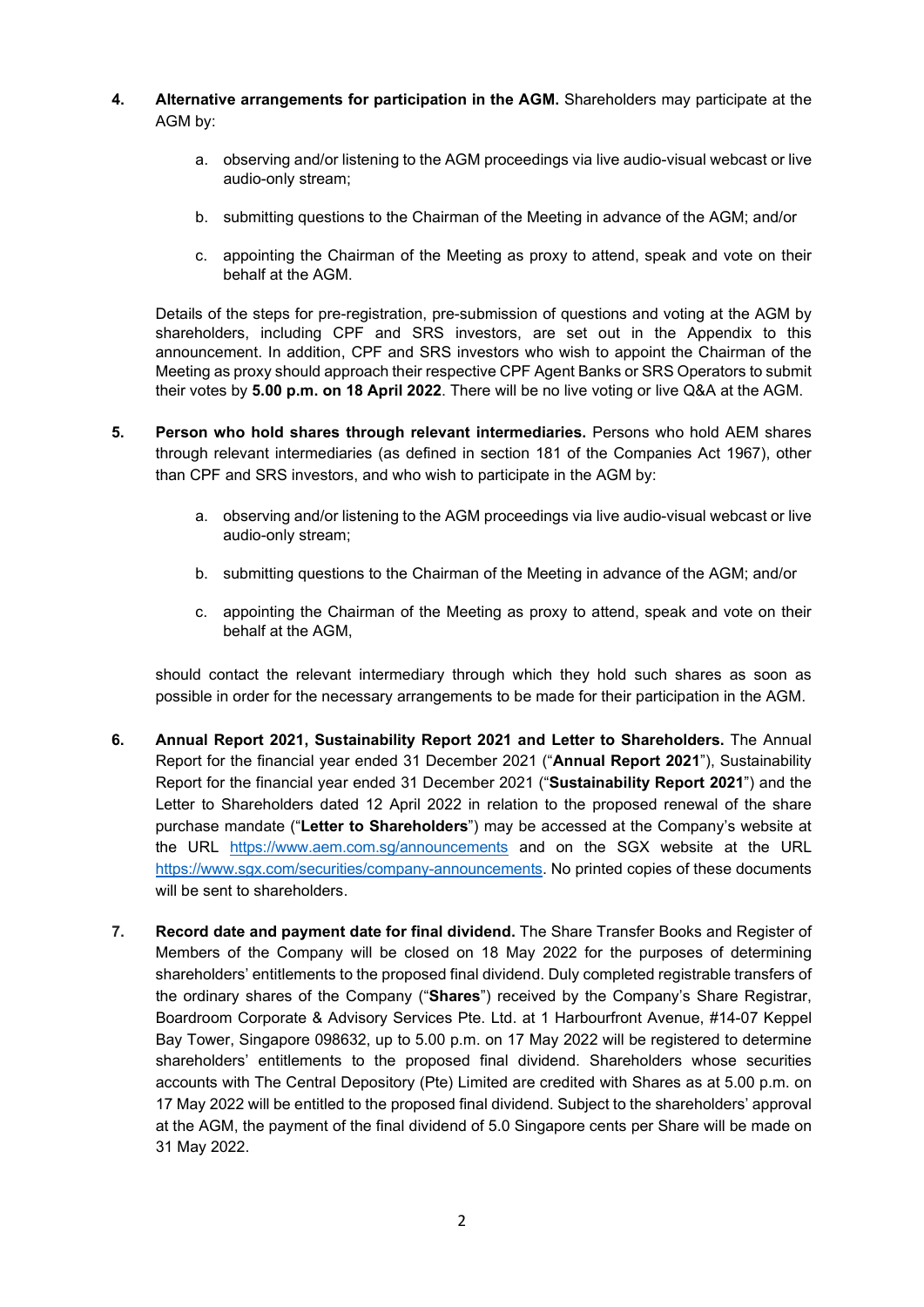**8. Key dates/deadlines**: In summary, the key dates/deadlines which shareholders should take note of are set out in the table below:

| <b>Key Dates</b>                                                 | <b>Details</b>                                                                                                                                                                                                                                                                                                                                                                                                                                                                                                                                                                                                                                                                                                                                |
|------------------------------------------------------------------|-----------------------------------------------------------------------------------------------------------------------------------------------------------------------------------------------------------------------------------------------------------------------------------------------------------------------------------------------------------------------------------------------------------------------------------------------------------------------------------------------------------------------------------------------------------------------------------------------------------------------------------------------------------------------------------------------------------------------------------------------|
| 12 April 2022 (Tuesday)                                          | Shareholders, including CPF and SRS investors may begin to pre-<br>register at https://investors.aem.com.sg/financial-information/agm-<br>2022/ for the live audio-visual webcast/live audio-only stream of<br>the AGM proceedings.                                                                                                                                                                                                                                                                                                                                                                                                                                                                                                           |
| 5.00 p.m. on 18 April 2022<br>(Monday)                           | Deadline for CPF and SRS investors who wish to appoint the<br>Chairman of the Meeting as proxy to approach their respective<br>CPF Agent Banks or SRS Operators to submit their voting<br>instructions.                                                                                                                                                                                                                                                                                                                                                                                                                                                                                                                                       |
| 3.00 p.m. on 20 April 2022<br>(Wednesday)                        | Deadline for shareholders, including CPF and SRS investors to<br>submit questions in advance.                                                                                                                                                                                                                                                                                                                                                                                                                                                                                                                                                                                                                                                 |
| 3.00 p.m. on 23 April 2022<br>(Saturday)                         | Shareholders may access the Company's published responses to<br>the substantial and relevant questions submitted by shareholders<br>of<br><b>URL</b><br>advance<br>the<br>AGM<br>the<br>in<br>at<br>https://www.aem.com.sg/announcements and on SGXNet.                                                                                                                                                                                                                                                                                                                                                                                                                                                                                       |
| 3.00 p.m. on 25 April 2022<br>(Monday)                           | Deadline for shareholders to:<br>pre-register for live audio-visual webcast/live audio-only<br>$\bullet$<br>stream of the AGM proceedings; and<br>submit proxy forms appointing the Chairman of the Meeting as<br>proxy.<br>Deadline for CPF and SRS investors to pre-register for live audio-<br>visual webcast/live audio-only stream of the AGM proceedings.                                                                                                                                                                                                                                                                                                                                                                               |
| 12.00 p.m. on 27 April 2022<br>(Wednesday)                       | Authenticated shareholders, including CPF and SRS investors<br>who have pre-registered via the the pre-registration website will<br>receive an email which will contain login details to access the live<br>audio-visual webcast and live audio-only stream of the AGM<br>proceedings (the "Confirmation Email").<br>Shareholders, including CPF and SRS investors who do not<br>receive the Confirmation Email or cannot be verified as a<br>shareholder may contact the Company's Share Registrar,<br>Boardroom Corporate & Advisory Services Pte Ltd at<br>aem2022agm@boardroomlimited.com, or alternatively at +65<br>6536 5355 between 12.00 p.m. to 5.00 p.m. on 27 April 2022 and<br>between 9.00 a.m. to 12.00 p.m. on 28 April 2022. |
| Date and time of AGM<br>3.00 p.m. on 28 April 2022<br>(Thursday) | Click on the link in the Confirmation Email to access the live<br>$\bullet$<br>audio-visual webcast of the AGM proceedings; or                                                                                                                                                                                                                                                                                                                                                                                                                                                                                                                                                                                                                |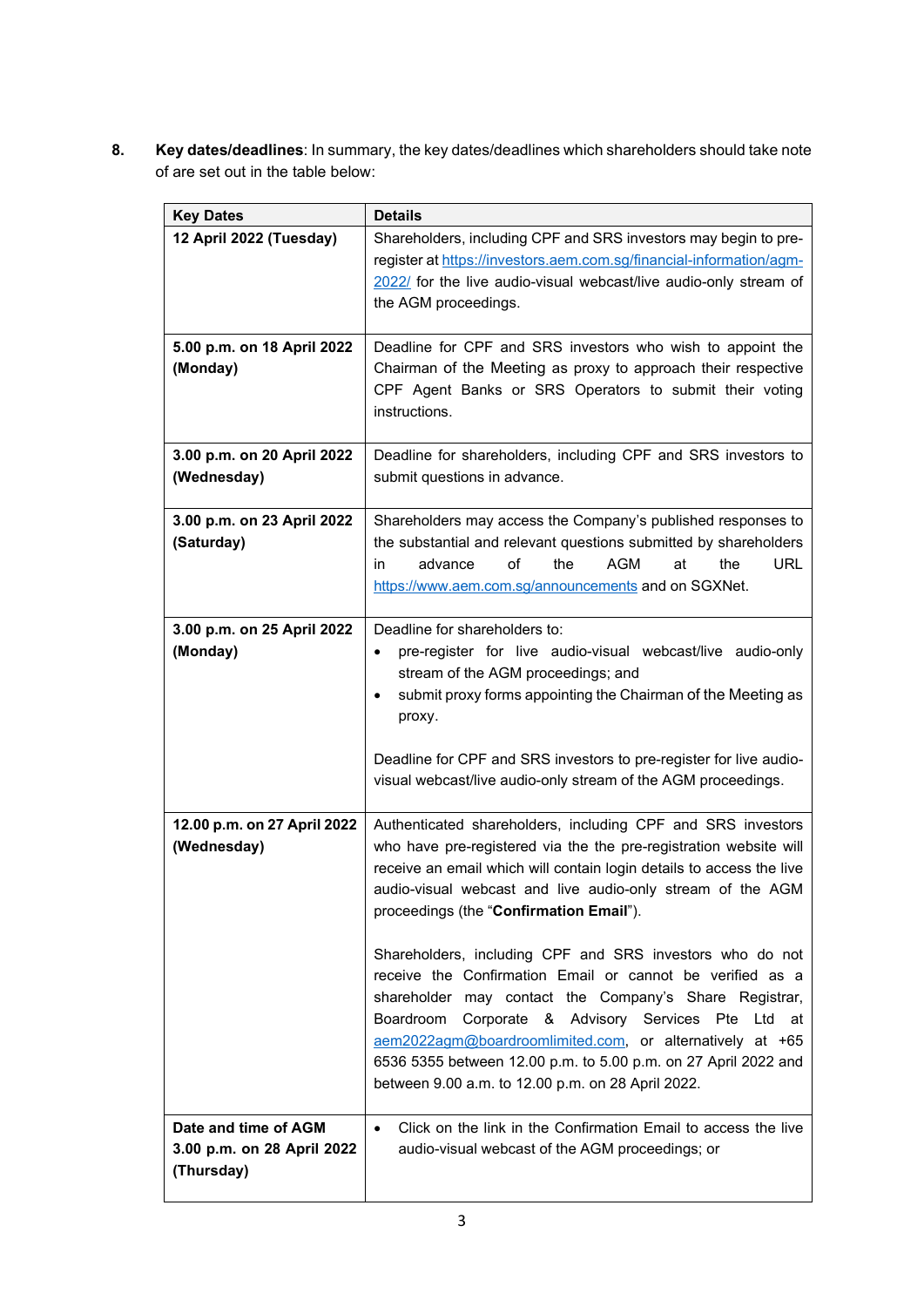| <b>Key Dates</b>         | <b>Details</b>                                                                                                                                              |
|--------------------------|-------------------------------------------------------------------------------------------------------------------------------------------------------------|
|                          | Call the telephone number and enter the login details provided<br>in the Confirmation Email to access the live audio-only stream<br>of the AGM proceedings. |
|                          | Shareholders are advised to join the conference at least 5 minutes<br>before the time set for the AGM.                                                      |
| 5.00 p.m. on 17 May 2022 | Record date for determining entitlements to final dividend, subject                                                                                         |
| (Tuesday)                | to shareholders' approval at the AGM.                                                                                                                       |
| 31 May 2022              | Payment date for final dividend, subject to shareholders' approval                                                                                          |
| (Tuesday)                | at the AGM.                                                                                                                                                 |

Any reference to a time of day in this Announcement is made by reference to Singapore time.

- **9. Further information.** For more information, shareholders can refer to our corporate website at [https://investors.aem.com.sg/financial-information/agm-2022/.](https://investors.aem.com.sg/financial-information/agm-2022/)
- **10. Important reminder. Due to the constantly evolving COVID-19 situation in Singapore, we may be required to change our arrangements for the AGM at short notice. Shareholders should check the Company's website at the URL** [https://investors.aem.com.sg/financial](https://investors.aem.com.sg/financial-information/agm-2022/)[information/agm-2022/](https://investors.aem.com.sg/financial-information/agm-2022/) **for the latest updates on the status of the AGM.**

AEM would like to thank all shareholders for their co-operation in enabling us to hold our AGM with the optimum safe management measures amid the COVID-19 pandemic.

By order of the Board

Leong Sook Han Joint Company Secretary 12 April 2022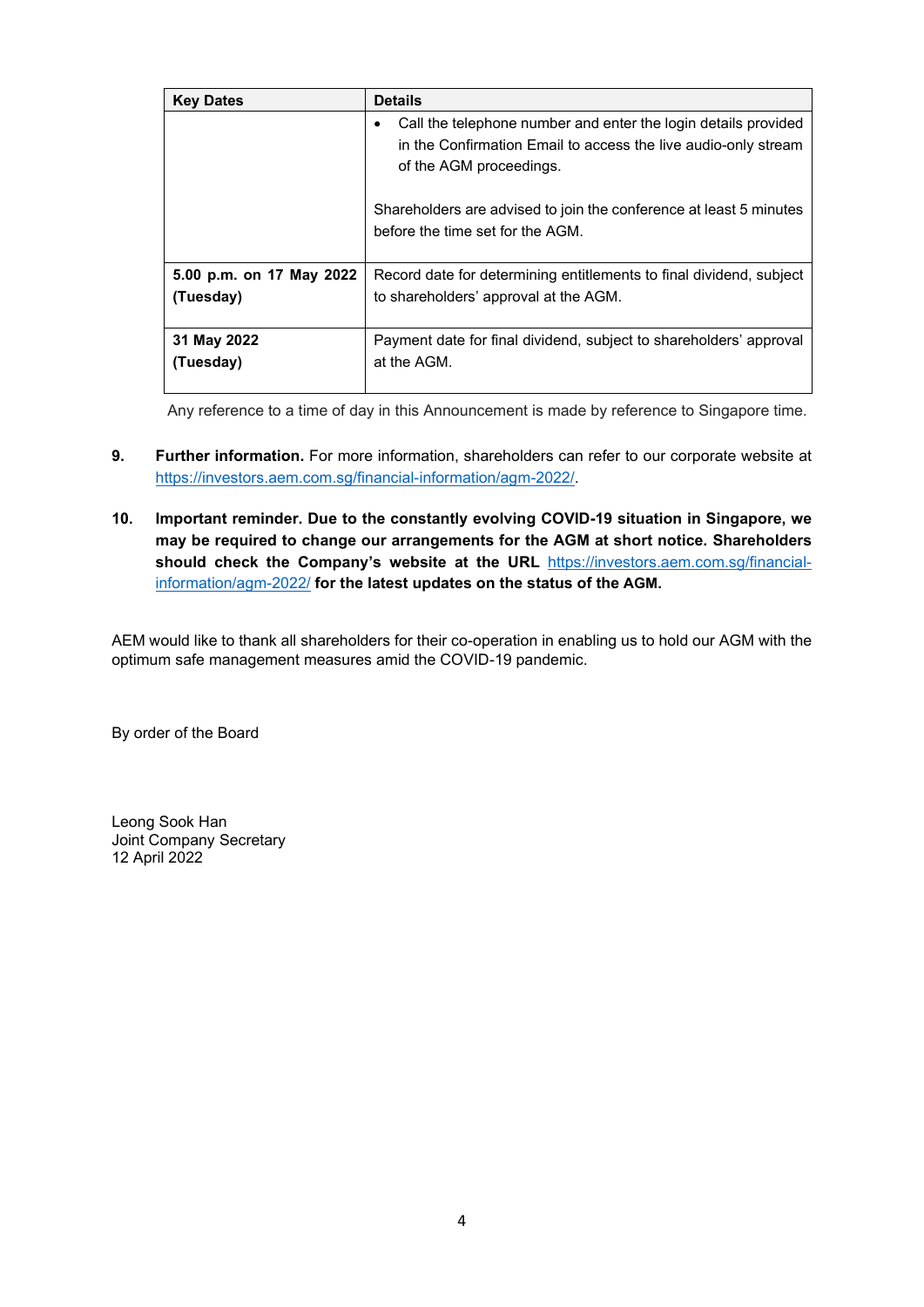## **APPENDIX**

## **Steps for pre-registration, pre-submission of questions and voting at the AGM**

Shareholders will be able to observe and/or listen to the AGM proceedings through a live audio-visual webcast via their mobile phones, tablets or computers or through a live audio-only stream via telephone, submit questions in advance in relation to any resolution set out in the Notice of AGM and vote by appointing the Chairman of the Meeting as proxy to attend, speak and vote on their behalf at the AGM.

To do so, they will need to complete the following steps:

| <b>Steps</b>                                                                                    | <b>Details</b>                                                                                                                                                                                                                                                                                                                                                                                                                                                                                                                                                                                                                                                         |  |
|-------------------------------------------------------------------------------------------------|------------------------------------------------------------------------------------------------------------------------------------------------------------------------------------------------------------------------------------------------------------------------------------------------------------------------------------------------------------------------------------------------------------------------------------------------------------------------------------------------------------------------------------------------------------------------------------------------------------------------------------------------------------------------|--|
| Pre-registration                                                                                | Pre-registration. Shareholders, including CPF and SRS investors may<br>begin to pre-register at the URL https://investors.aem.com.sg/financial-<br>information/agm-2022/ from 12 April 2022 up to 3.00 p.m. on 25 April 2022<br>to enable AEM to verify their status as shareholders.                                                                                                                                                                                                                                                                                                                                                                                  |  |
|                                                                                                 | Following the verification and upon the closure of registration, all verified<br>shareholders (including CPF and SRS investors) will receive an email<br>confirmation by 12.00 p.m. on 27 April 2022 containing:                                                                                                                                                                                                                                                                                                                                                                                                                                                       |  |
|                                                                                                 | (a) login details to access the live audio-visual webcast; or<br>(b) telephone number with details to access the live audio-only stream of<br>the AGM proceedings.                                                                                                                                                                                                                                                                                                                                                                                                                                                                                                     |  |
|                                                                                                 | All shareholders, including CPF and SRS investors whose status as<br>shareholders cannot be verified will be notified via the same email.<br>Shareholders, including CPF and SRS investors who do not receive the<br>confirmation email or cannot be verified as a shareholder may contact the<br>Company's Share Registrar, Boardroom Corporate & Advisory Services Pte<br>Ltd at aem2022agm@boardroomlimited.com, or alternatively at +65 6536<br>5355 between 12.00 p.m. to 5.00 p.m. on 27 April 2022 and between 9.00<br>a.m. to 12.00 p.m. on 28 April 2022.                                                                                                     |  |
| Submit questions in<br>advance in relation to<br>any resolution set out<br>in the Notice of AGM | Submission of questions. Please note that the live audio-visual webcast<br>audio-only stream are mainly for shareholders<br>and<br>live<br>to<br>contemporaneously observe the AGM proceedings<br>and<br>hence,<br>shareholders will not be able to ask questions at the AGM during the live<br>audio-visual webcast and live audio-only stream. Accordingly, it is important<br>for shareholders and CPF and SRS investors to submit their questions in<br>advance in relation to any resolution set out in the Notice of AGM to be<br>tabled for approval at the AGM, by submitting the webcast registration form<br>in the following manner:                        |  |
|                                                                                                 | Via pre-registration website. Shareholders who pre-register to<br>(a)<br>observe and/or listen to the AGM proceedings may submit their<br>questions via the pre-registration website which is accessible at the<br>URL https://investors.aem.com.sg/financial-information/agm-2022/; or<br>Via email. Shareholders may submit their questions via email to<br>(b)<br>aem2022agm@boardroomlimited.com;or<br>By post. Shareholders may submit their questions by post to the<br>(c)<br>registered office of the Company's Share Registrar, Boardroom<br>Corporate & Advisory Services Pte. Ltd., at 1 Harbourfront Avenue,<br>#14-07 Keppel Bay Tower, Singapore 098632, |  |
|                                                                                                 | in either case, by 3.00 p.m. on 20 April 2022.                                                                                                                                                                                                                                                                                                                                                                                                                                                                                                                                                                                                                         |  |